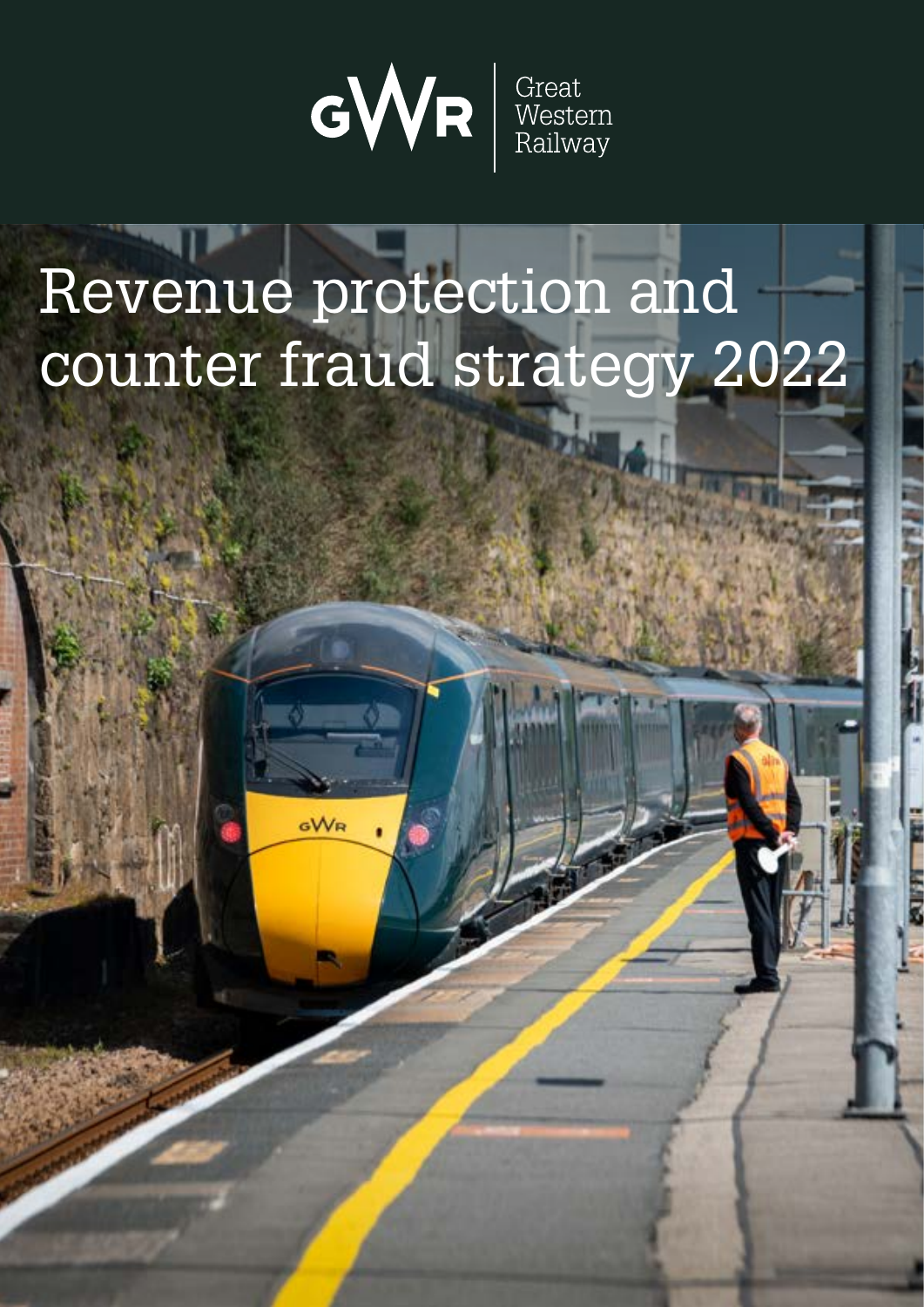### Foreword

"GWR believes in putting our customers first. That means protecting customers who pay their fares from those who deliberately do not. We will not tolerate fare evasion, we want our customers to travel with confidence, safe in the knowledge that our teams are working hard to prevent and detect ticketless travel and journey related fraud.

We have set out to be industry leaders in the identification and pursuit of systematic, prolific, and dishonest exploitation of our services. We recognise and accept that we have a responsibility to our customers and to taxpayers, who have supported the industry through a period of substantial change. We are determined to get this right. We believe it is key to protecting customers and helping to encourage a return to rail travel, and we welcome your support and your help as our teams put this Revenue Protection and Counter Fraud strategy into practice."

Mark Hopwood

Mark Hopwood CBE (MD)



### Contents

| Appendix 1 Detailed strategic objectives |  |
|------------------------------------------|--|

| postality is produced building to produce the contract of the contract of the contract of the contract of the c |
|-----------------------------------------------------------------------------------------------------------------|
| Appendix 2 Revenue protection and anti-fraud gove                                                               |
| Appendix 3 Revenue protection calendar of events                                                                |
| Appendix 4 Revenue protection resources                                                                         |
| Appendix 5 Revenue protection organisational stru                                                               |

d governance structure

al structure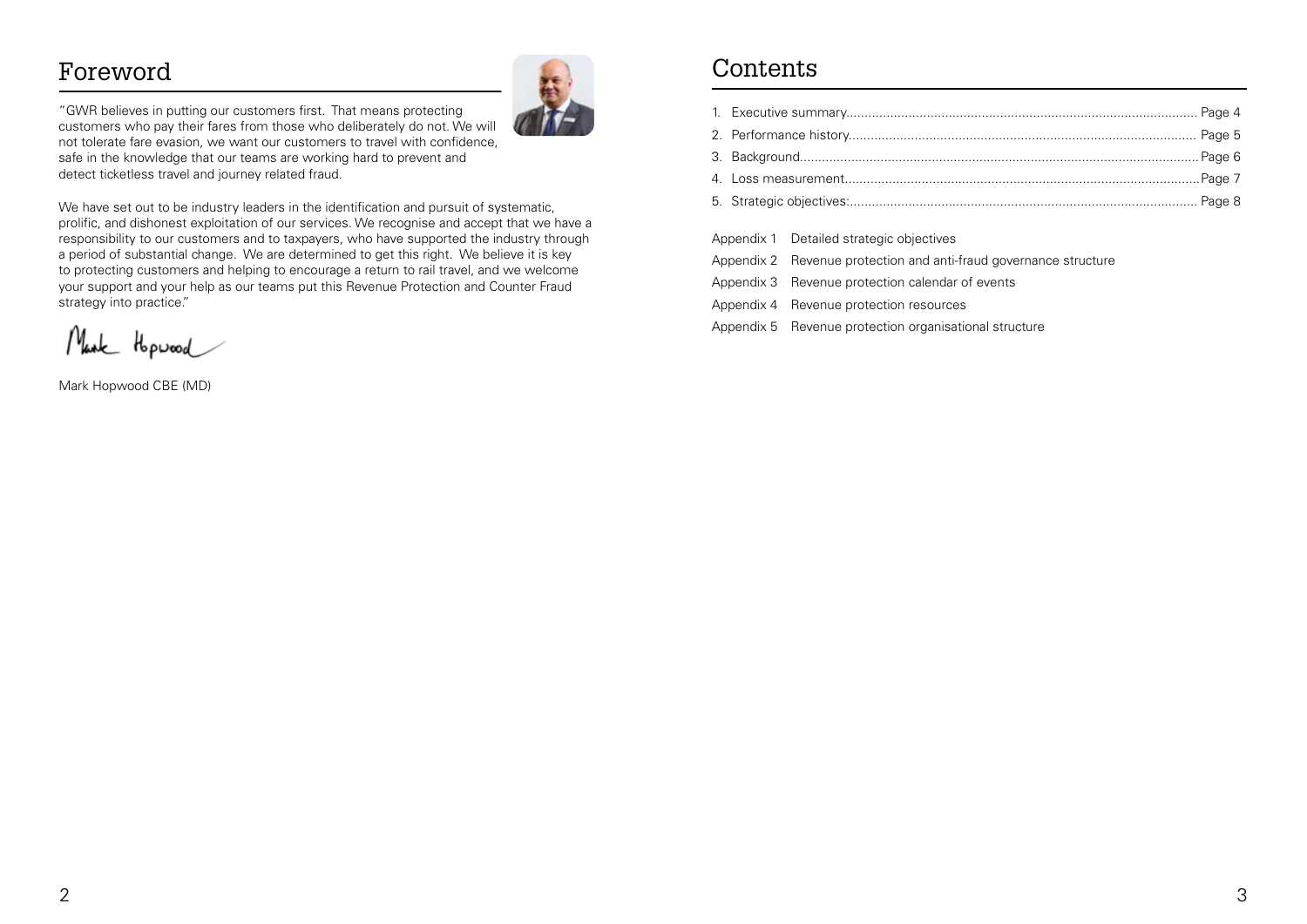### 1. Executive summary

The creation of Great British Railways (GBR) who will receive all the fare revenue means that the British Taxpayer now holds the entire railway revenue risk. This strategy sets in motion our plan for an effective and proactive intelligence led revenue protection and counter fraud function that ensures that we will lead the way in reshaping the industry on these matters and satisfying government expectations by protecting both the ticket revenue generated and the interests of the business in the longer term.

Protecting revenue has always been a key activity for a train operating company and, as we prepare for substantial industry change, we know future contracts with government will ensure it continues to be a key objective. We will achieve this by ensuring that our staff use the appropriate tools for the situation, this includes dealing with revenue protection and fraud effectively, professionally, and safely. However, we do not want to unnecessarily subject anyone to revenue protection action.

We also recognise that there are some who will use our network to travel dishonestly. We will balance the need to serve our genuine and honest customers by prioritising collaboration internally and externally with industry stakeholders to identify and address system weaknesses within the retailing model to prevent and deter ticketless travel and fraud. The example must be set that those that seek to travel dishonestly are caught to deter this practise. We will deliver a dynamic and balanced approach to journey related fraud, whilst ensuring that those who dishonestly use our services are detected and held to account.

Purchasing a rail ticket is becoming a far simpler task using modern technology. Therefore, we will provide customers with the access to the correct information, the facilities, and opportunities to purchase the most cost-effective tickets for their journey before they board our trains. As a function, we will also ensure that we keep up to date with retailing and fulfilment advancements through engagement with the GWR Retail Team.

- Proactive mitigation
- Reactive investigation
- Governance reporting
- Raising awareness.
- Treat all our customers with respect and dignity.
- Embed this strategy across the business.
- Collaborate across the industry to provide a counter fraud balance in the design of new retail and compensatory schemes.
- Use data intelligently to identify and measure the extent and cost of ticketless travel and fraud.
- Identify and assess ticketless travel and fraud risks.
- Encourage rigorous and effective ticket checking.
- Make it harder for people to commit fare evasion and fraud.
- Reduce the loss cost from fare evasion and fraud.
- Proactively pursue the recovery of loss arising from fare evasion and fraud.
- Investigate referrals to the criminal and civil standard of proof.
- Publicise successful actions.

**The purpose** of this Strategy is to set out the GWR vision for the development of the Revenue Protection and Counter Fraud functions.

**The aim** of the strategy is:

• To set in place the strategic goals for the delivery of industry leading, high quality customer service through the professional activity of the functions that proactively tackle both ticketless travel and fraud that negatively impacts upon the business and our genuine customers.

There is little doubt that fare evasion and fraud is a significant risk across the industry. Yet due to its hidden nature, the true extent of the cost and impact is difficult to fully establish without introducing standardised activities and measurement exercises.

This strategy sets out our intention to drive the standardisation of revenue protection and counter fraud activities by implementing a "holistic" approach. The long-term objective is to reduce the cost of running the railway to the UK taxpayer through the development of a Counter Fraud Standard with the **strategic headings** of:

### **We will:**

#### This strategy will **create an environment** where we are accountable to our customers by:

- Reducing the opportunity to commit offences
- Increasing the risk of getting caught
- Publicising the consequences of being caught.

## 2. Performance history

Over the past five years we have made sustained improvements in our revenue protection performance. Our revenue protection teams are more productive than ever, generating and protecting circa £100k of revenue per Revenue Protection Inspector / Ticket Examiner.

The Prosecutions Team have historically provided cost effective back-office support and the capability to prosecute offenders in the criminal courts.

| <b>Financial year</b> | <b>Prosecution team</b><br>generated income | <b>Comment</b>       |
|-----------------------|---------------------------------------------|----------------------|
| 2016/17               | £975k                                       | Fully functional     |
| 2017/18               | £1.06m                                      | Fully functional     |
| 2018/19               | £1.25m                                      | Fully functional     |
| 2019/20               | £1.68m                                      | Fully functional     |
| 2020/21               | £1.02m                                      | COVID 19 & no events |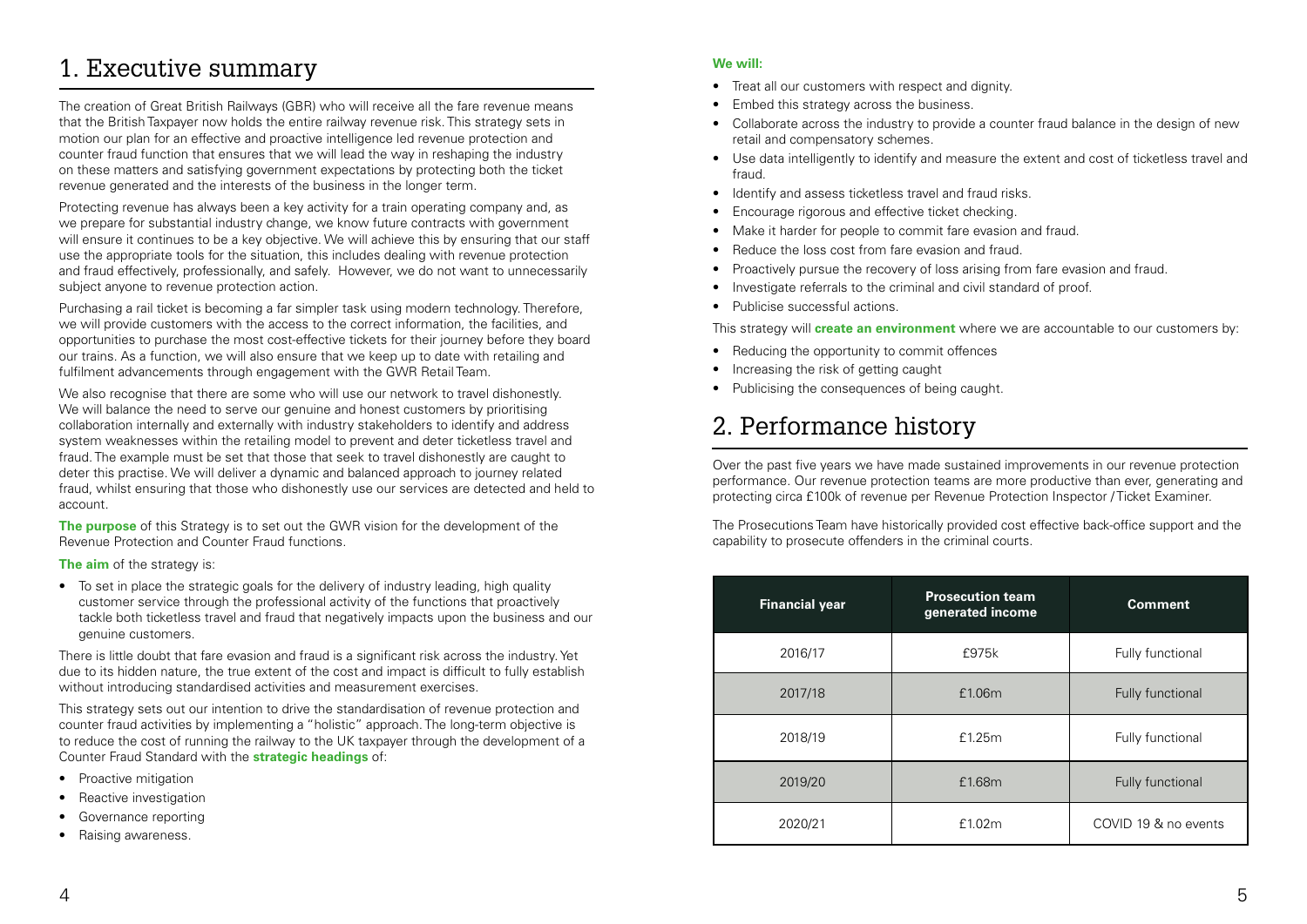### 3. Background

Figures released in October 2019 from the Crime Survey for England and Wales estimated that incidents of fraud for the 12 months period to June 2019 had increased 15%, with almost 3.9million reported offence. This makes fraud the most prevalent criminal offence in the United Kingdom.

For business, it is estimated that that the **average cost of fraud related activity is 8.58% of annual turnover.**

The rail industry has a natural propensity to assume that all its users are honest law-abiding citizens. However, this ignores long established concepts of human social science which suggests that humans behave in exact accordance with their own self-interest, and that people carry out dishonest acts where the benefits versus consequences calculation is favourable to them.

It can be strongly argued that the industry has long been ignorant of the level and type of fraud being perpetrated against it. For example, despite knowing how many tickets that have been sold and the value of the income this has generated, train operating companies have no idea as to how many of those tickets represent the true nature of the journey taken or whether the "customer" was entitled to the discount they applied to their ticket at the point of purchase.

This area will be familiar to many at GWR because it is closely related to the psychology employed in Be Safe around risk taking and consequence.

However, whilst the rail industry knows that it has both honest and dishonest users of its services, it has never fully considered the impact of the dishonest element as a business cost.

Fraudsters exploit system weaknesses for their personal gain and for as long as that weakness exists. Yet whilst the industry knows that dishonesty exists amongst our passengers, it has not significantly changed its approach to controlling the loss cost risk of ticketless travel and journey related fraud since the implementation of the Regulations of Railways Act in 1889.

Effective ticket verification is a key element in preventing dishonest refund and delay compensation claims. We will encourage a greater uptake and use of the technology available to colleagues for checking digital tickets. We also will develop a close and collaborative relationship with the Fraud Team at our First Contact Centre (FCC). We will collaborate with FCC to measure and identify, risks, trends, and offenders with the common goal of targeting high risk routes and individuals as part of an intelligence led revenue protection function to prevent this type of fraud, recover our loss cost, and hold offenders to account.

Like every organisation, there is also a significant insider threat which has never been considered as a loss cost to the business or industry.

There is no doubt that that dishonest passengers benefit from learned behaviour and will employ successful fare evasion techniques for their own financial benefit. **The persistent application of this type of behaviour takes this type of passenger away from traditional fare evasion offences and into the more serious Fraud Act 2006 offences.** 

Under the Fraud Act 2006, fraud can be perpetrated in five clearly defined ways:

- By false representation
- By abuse of position
- By failure to disclose
- By the creation and possession of articles intended for use in fraud
- By obtaining services dishonestly.

This strategy outlines our intent to identify, measure, and mitigate both Journey Related and other fraud risks.

### 4. Loss measurement

The most recent estimate of the cost of ticket-based fraud to the rail industry in the UK is £210million per year. However, this is based on old data and traditional revenue protection detection rates. We believe that the current loss cost affecting the business and the wider industry is significantly higher.

The current "at risk" revenue loss cost to the business from ticketless travel is measured by focussing upon the proactive surveys, targeted station blocks, onboard interactions, and prosecutions outcome data. This is reported to the business at the Quarterly Board Review and Revenue Protection Steering Group meetings.

In our last BAU year (19/20) the average prosecutions outcomes were:

• £129,266 per period.

During the first year of the global pandemic where revenue protection activity did not restart until period 5, the average prosecution outcomes were:

• £78,656 per period.

We will use both traditional revenue protection, and bespoke counter fraud data analysis to identify the true extent of revenue at risk from ticketless travel and fraud.

The risk from systematic ticketless travel is especially high within regular travellers such as our commuter customers who are most affected by fare increases. As part of this strategy in February 2020 GWR Revenue Protection Inspectors began identifying fare evaders who were persistently exploiting existing system weaknesses in barcode tickets to travel on the railway.

This exercise has thus far identified that:

- 586 individuals have undertaken **15,270 fare evasion journeys**
- Total **loss in revenue £288,219**
- Under the traditional method of calculating loss GWR would have identified only 586 journeys and £29,638 in lost revenue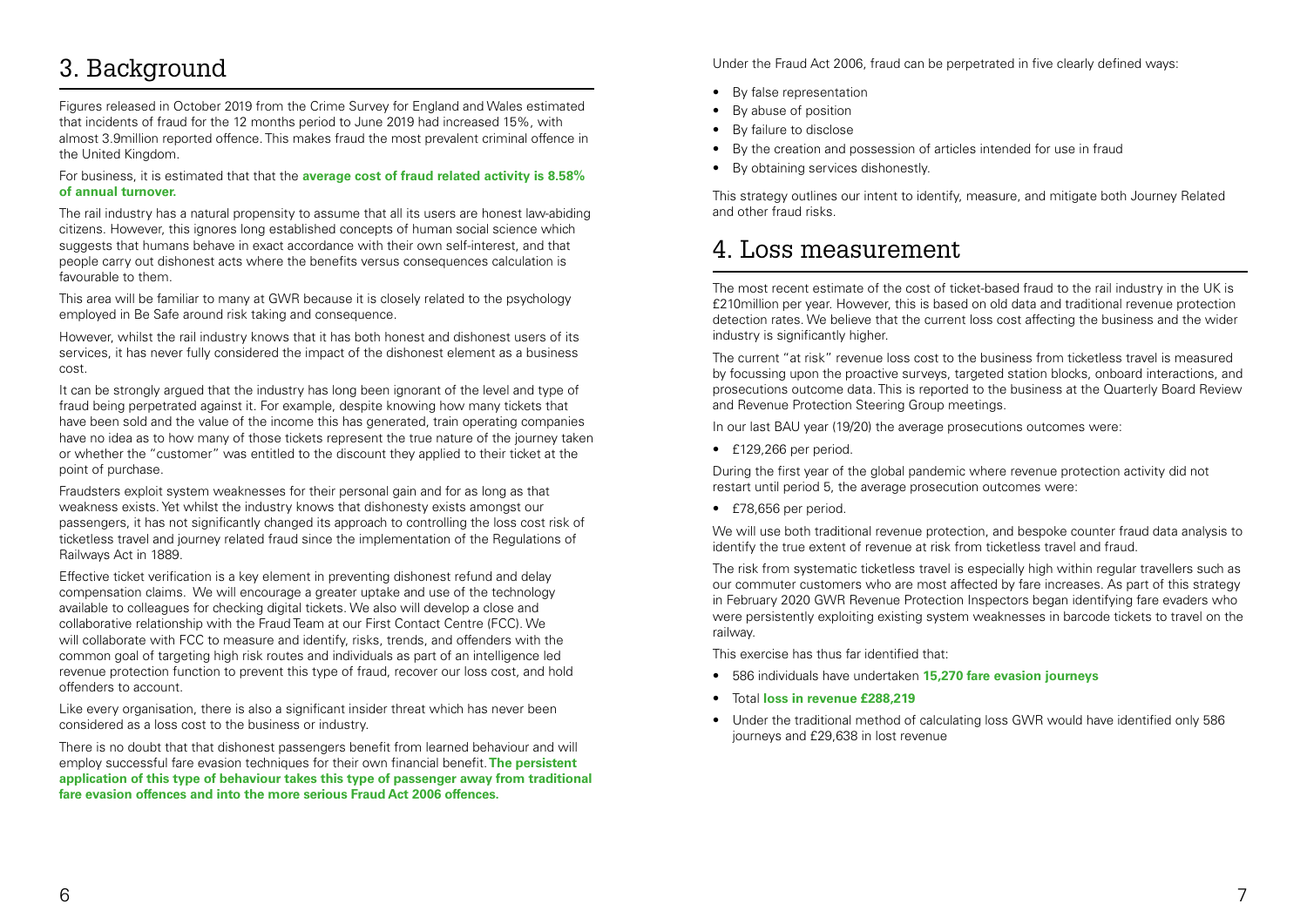- Modernise the revenue protection function
- Introduce counter fraud policies and response plans
- Enhance our revenue protection activities at gate lines
- Increase effective ticket checking
- Create a rail centric counter fraud function
- Develop a rail centric counter fraud standard
- Establish new roles and responsibilities
- Establish a management framework
- Determine outcomes and metrics
- Loss recovery and prosecutions



## 5. Strategic objectives

## Appendix 1: Detailed strategic objectives

### Modernise the revenue protection function

### **Revenue protection in a SMART-enabled world**

The Fraud Managers will also have the responsibility in the management of investigations and the pursuit of loss cost recovery through both the criminal and civil legal processes.

The planned increase in the use of SMART retailing across our network as well as the creation and connection of different account-based ticketing schemes will offer seamless retailing and travel to our customers. However, without careful consideration this can also create unintentional journey related fraud risks. Therefore, our revenue protection and Counter Fraud function must flex and evolve at a similar pace if we are to protect the taxpayer's investment in the rail industry and ensure that our genuine and honest customers receive the quality of service they are paying for.

It will be the RI's responsibility to proactively investigate allegations of fraud and make effective, autonomous operational decisions from referral to conclusion to drive their investigations. Conclusions could mean support of a successful prosecution, levy of penalty (or equivalent) or no further action.

We will employ fraud management and investigation professionals to work in collaboration with our revenue protection teams and other internal functions, and who will be responsible for ensuring that the business is kept aware of and considers both current and emerging fraud risks within retailing, card not present and SMART technology and other areas of the business when designing and implementing new digital schemes.

### **Develop and train counter fraud investigators**

We will engage with the Institute for Apprenticeships & Technical Education and develop the internal capability within our revenue protection and wider colleague base by placing them on a Counter Fraud Investigator Apprenticeship scheme to create a new role of Revenue Investigator (RI). This will enable the professional investigation of small noncomplex criminal investigations and a range of civil investigations. RI's can also act as case officer within a larger investigation team, as required, carrying out parts of a more complex investigation as directed by a Fraud Manager.

The professional investigation of fraud will enhance our ability to work collaboratively with the Police and increase the chance of Police uptake when making fraud referrals, as well as providing us with the opportunity to pursue private prosecutions where appropriate.

#### **Proactive detection activity**

We will use data more effectively to produce an intelligence led function where Revenue Protection and Counter Fraud activities to detect ticketless travel, systematic fare evasion and fraud in high-risk areas where little or nothing is currently known.

Proactive detection activity can include physical deployment, fraud measurement and assurance activity, or the use of data sharing and/or data analytics to attempt to find journey related fraud risk in a specific area.

### **Enhance revenue protection activities at gate lines**

Our gateline colleagues are our customers first contact with the business and are therefore our first line ambassadors. However, the purpose of a gate at a station is to operate as an automated turnstile which checks the validity of a ticket to allow entry and egress to a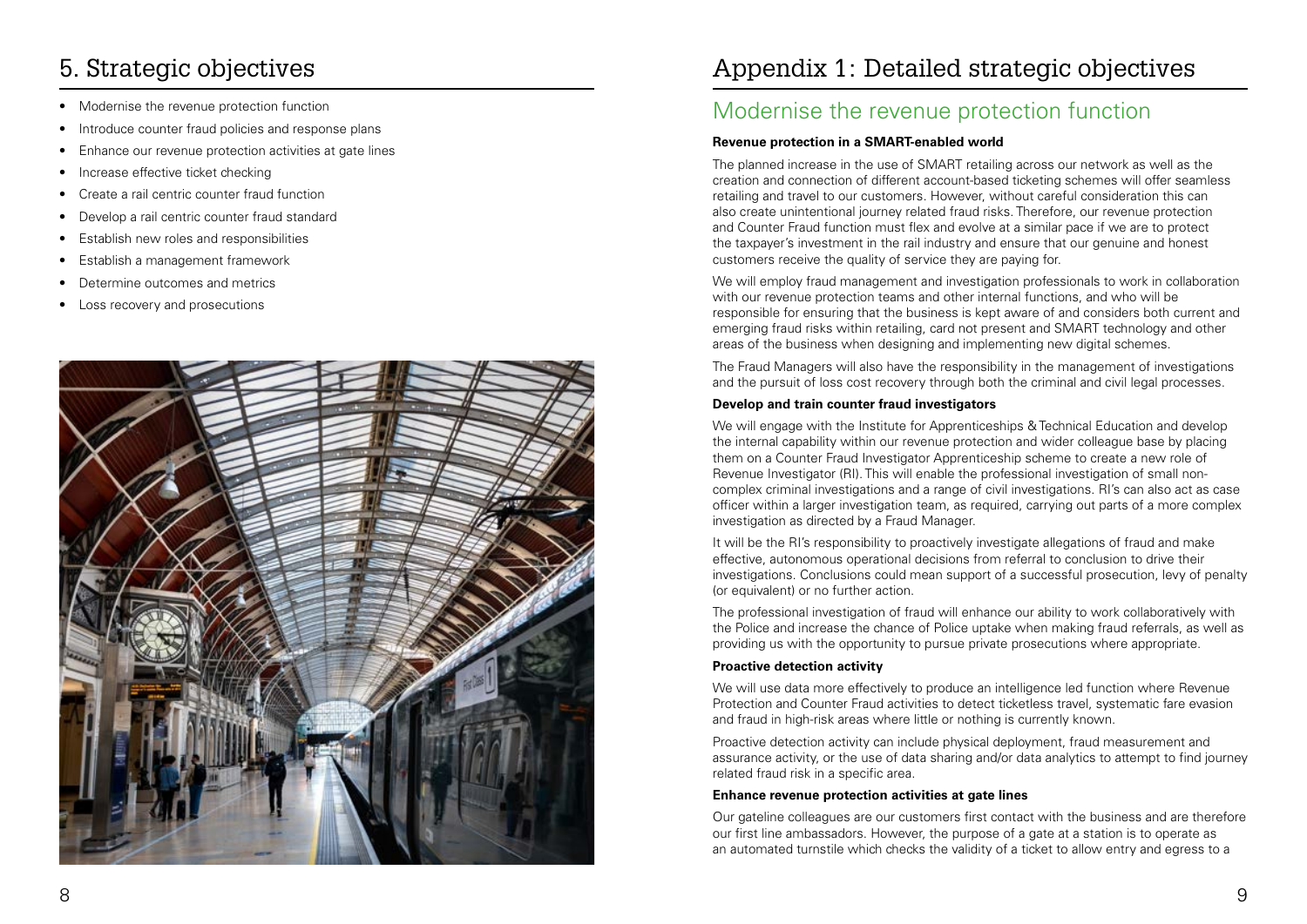station to only customers who hold valid tickets. Therefore, our gateline colleagues are also our first and last revenue protection defence. We will emphasise the importance of revenue protection at our gates through bespoke and targeted gateline activities.

With digital ticket sales significantly increasing and a determined industry drive towards 100% digital retailing, our gateline colleagues have a difficult job to do when it comes to simultaneously ensuring the safety of customers and colleagues, providing high standards of customer service, and protecting the revenue. This is not helped by aging and slow to react validation technology. Therefore, we will also actively seek to develop and enhance the technology which will allow reliable automated and remote ticket validation at our gates.

#### **Increase effective ticket checking**

The physical act of checking tickets both on trains and at gates is essential in the protection of revenue and the identification of both offenders and trends. We will ensure that both onboard and station colleagues play their part in protecting the revenue using technology and more effective ticket checking by all grades of staff.

#### **Fraud awareness material**

We will ensure that staff have access to ticketless travel and fraud awareness material as appropriate to their role. The Head of Revenue Protection Development should be responsible for the decision on what material is appropriate and for the provision of that material.

### Create a rail-centric Counter Fraud function

- Building and evolving revenue protection and fraud investigation and management capability
- Innovating in intelligence sharing and the proactive use of data
- Increasing the understanding of both journey related and internal fraud risk and threat, and using this to design out opportunities for ticketless travel and fraud where possible
- Ensuring close working on shared threats and opportunities across functions
- Minimising loss in the areas where there is known risk.

#### **Fraud risk assessments**

Whilst the standard would apply to GWR it could equally applied to all train operators, industry governance bodies, government departments and arms-length bodies, third providers of services goods, third party retail and compensation providers.

This function would undertake varying levels of risk assessments including:

- A high-level fraud risk assessment that gives an overview of the main risks and challenges facing the organisation
- An intermediate fraud risk assessment that extends to departmental functions, programmes, or major areas of spend and functions
- A detailed fraud risk assessment that covers individual projects and programmes.

Fraud risk assessments would be the ongoing responsibility of the counter fraud function.

#### **Reporting routes**

Establishing counter-fraud reporting routes for staff, contractors, and customers to report suspicions of fraud and a mechanism for recording these referrals and allegations. Reporting routes will be published and promoted. The Counter Fraud function will monitor the usage of these reporting routes and consider whether they are effective.

We will develop a mechanism or system for recording all reported potential instances of fraud. Reports will be recorded so the specifics of the allegations are clearly identified,

including any individuals and/or organisations involved and the act(s) they are alleged to have undertaken.

#### **Loss reporting**

The development of a method of reporting identified the loss cost of fraud, alongside associated recoveries and prevented losses, to the executive. However, the frequency of reporting may change depending on the need to conduct detailed fraud reviews.

### Develop a rail-centric Counter Fraud standard

A rail-centric Counter Fraud standard would provide direction and guidance for:

- Senior leaders, executive directors, officers of government departments and third party stakeholders
- Counter Fraud leads within organisations who manage fraud risk
- Members of audit and risk committees
- Audit and assurance bodies
- Employees and contractors within organisations

Within a Counter Fraud standard those responsible for countering fraud would ensure:

- Accountabilities and responsibilities for managing fraud risk are defined across the organisation
- Staff have the skills, awareness, and capability to protect the organisation against fraud
- Controls are in place to mitigate fraud risks and are regularly reviewed to meet evolving threats
- Fraud risk management practices, tools and methods continue to evolve in line with industry trends, threats, and best practice
- Organisational codes of conduct and ethics, and those of associated professions are upheld.

### Establish a management framework

Establish a method of authorising, directing, empowering, and overseeing revenue protection and counter fraud activity within a governance framework.

The governance and management framework should include, but not be limited to:

- Procedures and processes for taking decisions, and the degree of autonomy
- Requirements for fraud risk reporting, and incident management
- The arrangements for obtaining organisational assurance.

### Determine outcomes and metrics

Defining outcomes, we are seeking to achieve with metrics to measure whether the targeted outcome has been achieved. Metrics with a financial impact should be based on a targeted value of prevented and/or detected fraud against a baseline to measure improvement over time.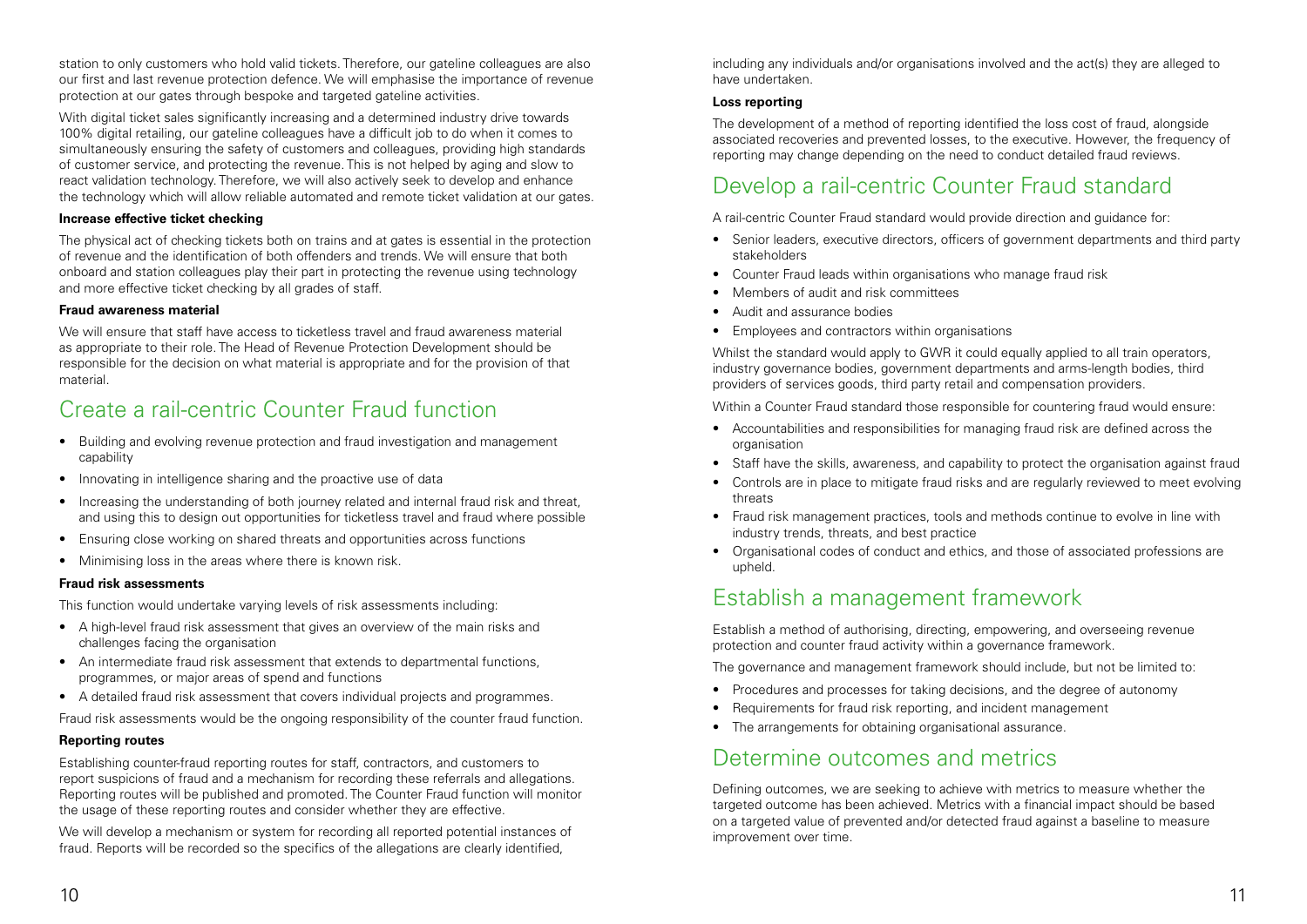### Create revenue protection and counter fraud policies and response plans

We will create a counter fraud policy, and a response plan for dealing with potential instances of fraud. A Counter Fraud policy will set out:

- The standards of expected behaviour.
- How fraud is defined in the organisation with reference to current legislation.
- How the organisation deals with fraud including activity to find fraud.
- The organisation's approach to fraud risk assessment.
- Who is responsible within the organisation for countering fraud.
- How the business will continue to improve based upon lessons learnt.

The response plan will include:

- Where individuals can report potential instances of fraud.
- How the organisation deals with individual items of intelligence.
- How the organisation responds to instances of fraud.
- How the organisation monitors the progress of any investigations, and takes decisions on them.
- The roles and responsibilities of staff, teams, and individual functions in responding to instances of fraud.
- How this information will be reported both within the organisation, and to other relevant organisations (including law enforcement agencies).

### Establish roles and responsibilities

Roles and responsibilities for countering fraud shall be defined. This includes, but is not limited to, the person to whom each role is accountable to, what activities, outputs, or outcomes they are responsible for. Roles may be allocated to more than one individual and be supported by a team of specialists as appropriate, so long as the accountability is clear.

We will develop a Revenue Protection and Counter Fraud Function which will have trained and experienced revenue protection staff as well as Fraud Managers and Investigators who can conduct thorough and sound investigations into allegations of fraud, and who will be responsible for conducting exploratory and proactive fraud detection activity and presenting mitigation recommendations to the business.

The Head of Revenue Protection Development will be accountable for the day-to-day management of fraud within the business and will provide effective leadership at an organisational level to ensure the organisation is managing the risk of fraud.

The Head of Revenue Protection Development will:

- Work with the business to meet this functional standard, keep senior leaders and the executive aware of where there are gaps.
- Be accountable for the performance in countering fraud and the development of the revenue protection function.
- Ensure the business has the resources, skills, and capability to deliver the Revenue Protection and Counter Fraud Strategy.

The responsibility for countering fraud may be split between different individuals who hold responsibility for specific areas of the business, and this accountability should be recorded and recognised by the board.

The Head of Revenue Protection Development will also champion counter fraud. In discharging this responsibility, they will:

- Promote awareness of fraud and fare evasion across the business
- Understand the threat posed from fraud and fare evasion
- Understand best practice on countering fraud and fare evasion
- Understand cross industry fraud, fare evasion initiatives, and engage the business in those initiatives.

#### **Loss recovery and prosecutions:**

Our Prosecutions team are responsible for receiving and entering all revenue protection items and fraud referrals onto the case management system. The timely receipt and entry of this data will allow us to endeavour to recover most revenue loss in out of court settlements.

However, we are prepared to pursue all fare evasion and fraud through Her Majesty's Court and Tribunals (HMCTS), which could include criminal prosecution as well as civil recovery processes.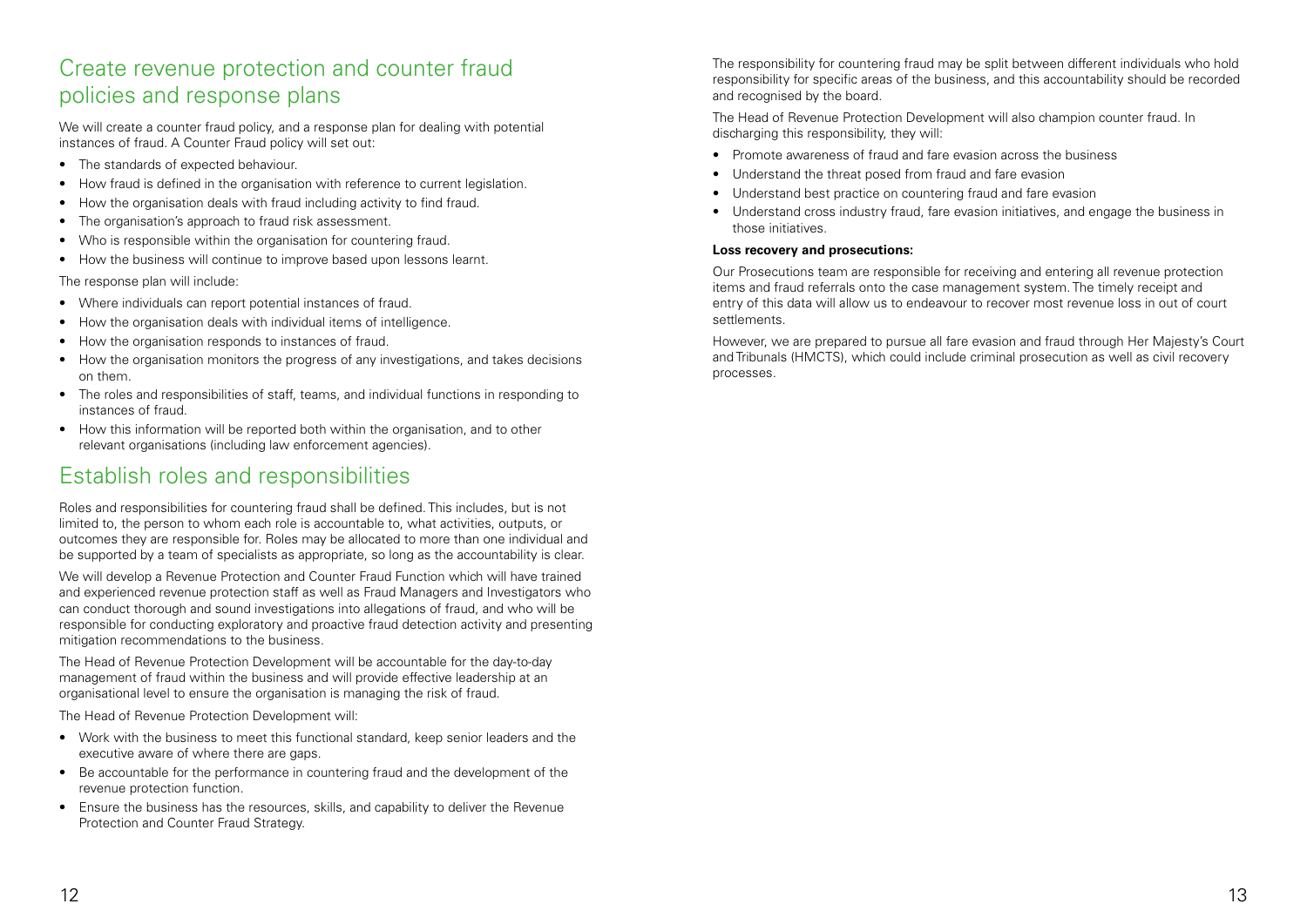### Appendix 2: Revenue protection and antifraud governance structure

### Revenue Protection Steering Group

| <b>Chair</b>          | Head of On Board                                                                                                                                                                                                                                                             |
|-----------------------|------------------------------------------------------------------------------------------------------------------------------------------------------------------------------------------------------------------------------------------------------------------------------|
| <b>Core Attendees</b> | Head of On Board<br><b>Head of Stations</b><br><b>Head of Retail</b><br>Head of Revenue Management<br>Head of Revenue Protection Development<br><b>Retail Operations Manager</b><br>Revenue Protection Data Standards Manager<br><b>Regional Revenue Protection Managers</b> |
| <b>Frequency</b>      | 4 weekly                                                                                                                                                                                                                                                                     |

### Head of On Board Team Meeting

| <b>Chair</b>          | Head of Revenue Protection Development                                                                                                                    |
|-----------------------|-----------------------------------------------------------------------------------------------------------------------------------------------------------|
| <b>Core Attendees</b> | Revenue Protection Prosecutions Development and Fraud Manager<br>Revenue Protection Data Standards Manager<br><b>Regional Revenue Protection Managers</b> |
| <b>Frequency</b>      | 2 weekly                                                                                                                                                  |

| <b>Chair</b>          | Head of On Board                                                                                                                                                                                                                                                                             |
|-----------------------|----------------------------------------------------------------------------------------------------------------------------------------------------------------------------------------------------------------------------------------------------------------------------------------------|
| <b>Core Attendees</b> | Head of On Board<br>Head of Revenue Protection Development<br>Catering Strategy Planning & Development Manager<br>Regional On Train Manager (East)<br>Regional On Train Manager (Central)<br>Regional On Train Manager (West)<br>Workforce Planning Manager<br>Assistant to Head of On Board |

**Frequency** 4 weekly

### Revenue Protection Improvement Group

### Appendix 3: Revenue protection calendar of events

### Central Region:

| Tuesday – Friday    | X | Cheltenham races            |
|---------------------|---|-----------------------------|
| Saturday            | X | <b>BTM Evening Block</b>    |
| Saturday & Sunday   | X | Love saves the day I        |
| Week                | X | Glastonbury at Castl        |
| Saturday & Sunday   | X | Weston Airshow at \         |
| Saturday            | X | St Pauls Carnival Bri       |
| Tuesday to Saturday | X | Nass festival at Cast       |
| Saturday            | X | Gay Pride Bristol           |
| Saturday            | X | Gay Pride Weston S          |
| Saturday & Sunday   | X | <b>Vibe Festival Castle</b> |
| Saturday & Sunday   | X | <b>Tokyo World Music I</b>  |
| Saturday & Sunday   | X | West Feat-Dance C           |
| Saturday            | X | Bridgwater Carnival         |
| Friday              | X | <b>Weston Super Mare</b>    |

## East Region:

| Wednesday to Sunday | X  |
|---------------------|----|
| Wednesday to Monday | X. |

### West Region:

| Saturday           | Χ |
|--------------------|---|
| Saturday           | X |
| Friday to Monday   | X |
| Saturday & Sunday  | X |
| Friday to Sunday   | X |
| Sunday             | X |
| Friday to Sunday   | X |
| Friday             | X |
| Saturday           | X |
| Saturday & Sunday  | X |
| Friday             | X |
| Saturday           | X |
| Tuesday            | X |
| Monday to Monday   | X |
| Wednesday          | X |
| Saturday to Friday | X |
| Saturday           | X |
| Saturday           | X |
| Friday             | X |
|                    |   |

Cheltenham races Saturday & Sunday  $\overline{x}$  x and  $\overline{x}$  Love saves the day Festival Bristol Week X X X Glastonbury at Castle Cary Weston Airshow at Weston Super Mare St Pauls Carnival Bristol Nass festival at Castle Cary Gay Pride Bristol Gay Pride Weston Super Mare Vibe Festival Castle Cary Tokyo World Music Bristol West Feat- Dance Castle Cary **Bridgwater Carnival** Weston Super Mare Carnival

> Henley Regatta **Reading Festival**

Newton Abbot races (Devon) Trevithick Day (Cornwall) Ocean City Sounds Plymouth (TBC) Torbay Air show (Devon) St Ives Food and Drink Festival (Cornwall) Lost Fest (Cornwall) Falmouth Classics (Cornwall) Newton Abbot races 1700 first race (Devon) Lets Rock (Devon) Mazey Day (Cornwall) Newton Abbot races (Devon) Teignmouth Air show (Devon) Michael Bublé (Powderham) (Devon) Boardmasters (Cornwall + Devon) Falmouth Red Arrows (Cornwall) Dawlish Carnival (carnival night tbc) (Devon) Newton Abbot races (Devon) Cornwall Pride (NQY) (Cornwall) Newton Abbot races (Devon)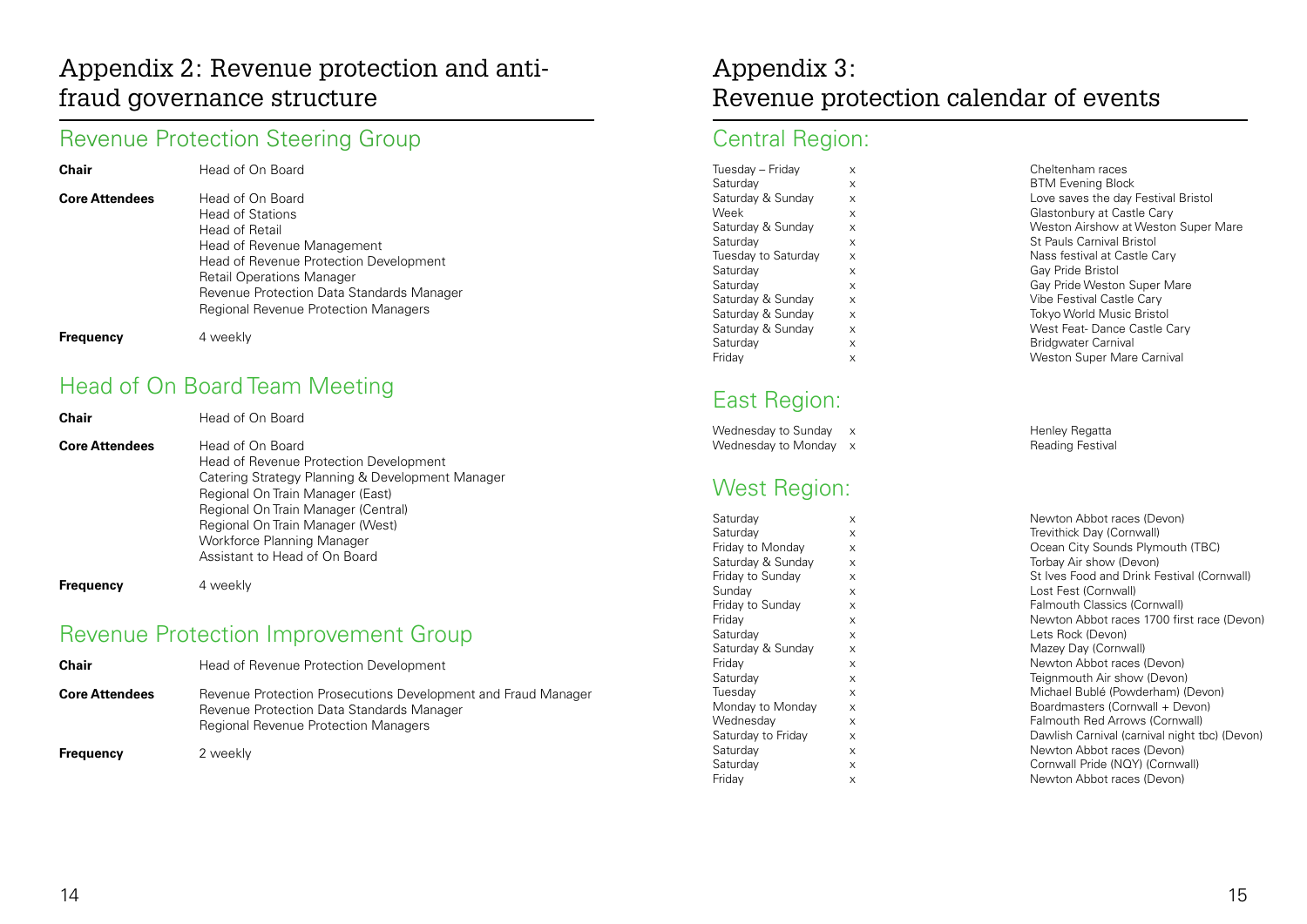### Central Region

It has been identified that more Revenue Protection coverage is required on Taunton to the West, Taunton to West Super Mare and Westbury to Portsmouth Harbour line, and that by having Revenue Protection Inspectors (RPI's) based at Taunton we will be better able to cover a greater area of the network.

Taunton is also ideally located to facilitate better cross region working between the Revenue Protection Teams in the Central and West Region during the busy summer months. RPI's based in Taunton will be able to work key fare evaded lines, such as the Taunton to Weston Super Mare and Westbury to Weymouth, Westbury to Portsmouth Harbour and Brighton lines with minimal travelling times.

Therefore, we intend to increase the number of Revenue Protection Inspector positions within the Central revenue protection team, based at Taunton Station. This will comprise of 6 full time roles.

### West Region

The West Revenue Protection team have put together business cases for 3 more RPIs (Revenue Protection Inspector) and 6 more TEs (Ticket Examiner) based at Exeter St David's. The RPIs would bolster a very successful team and would enable us to cover whole days instead of just mornings or afternoons as it is now. Whilst the new Tes would enable us to cover trialled diagrams and cover a shortfall of revenue that is currently walking of the trains.

Both grades would help stop the growing trend of passengers only paying when challenged or refunding unchecked ticket. The latter is being made much easier by updated mobile apps and e-tickets.

In the West we have received numerous complaints from customers that their tickets aren't being checked. Our honest passengers are noticing that those who would evade paying fares can do it regularly. This is damaging our reputation and the experience with our genuine honest customers. More colleagues on board trains would help us improve our reputation and enhance the customer experience.

### East Region

The introduction of MTR Elizabeth Line services in the Paddington to Reading Corridor has allowed our East Region Revenue Protection Team (East Region) to re-focus its revenue protection priorities. Many services and station locations that were previously the focus of GWR Revenue Protection activities now rarely served by GWR. This allows us to now concentrate and priorities our efforts upon other routes.

We will improve our revenue protection resources at all gate lines across the business. Through the improvement of technology and improving colleague awareness of the importance of revenue protection at our gates.

The refocussing of the East Regions work will create an intelligence led structure that supports and empowers our Ticket Examiners and Revenue Protection Inspectors to ensure that repeated fare evasion on the GWR network is being addressed.

The East Region will now focus upon:

- High Speed Services and other lines that serve GWR services e.g., Newbury line and surrounding stations.
- Contactless Payment (CPAY) ticketing options now available in the Reading to Paddington corridor on both MTREL and GWR services. Our revenue protection colleagues are the only ones issued with TfL (Transport for London) Revenue Protection Inspection Devices (RIDs) which are used to ensure that contactless cards are valid on the GWR network.
- Joint working with the Guards function regarding fare evasion using CPAY on GWR services, with the aim of implementing targeted revenue protection exercises.
- Encouraging and developing joint operations with Southwest Railway, West Midlands Railway, Southern Railway, Chiltern Railway and MTR Elizabeth Line to ensure the correct approach is taken with the travelling public.
- Encouraging, developing and support our Ticket Examiners ability to deal with individuals without a valid ticket for their journey and in the issuing of Penalty Fares, Unpaid Fare Notices and Ticket Irregularity Reports through revenue protection training and the local Line management team.
- Large scale blocks across the region at key locations such as Reading, Paddington, Oxford, thereby raising the awareness amongst our customers and colleagues that we take ticketless travel seriously.
- Fare evasion "hot spots" within the East Region, with the aim of targeting sustained and repetitive fare evasion on the GWR network.

### Station Based Revenue Protection

The primary purpose of a gate at a station is to operate as an automated turnstile which checks the validity of a ticket at the point of entry and egress. Like airline gates and leisure events, people who do not hold valid tickets should not pass through. Therefore, the gate is undeniably a revenue protection tool and a cost to the business.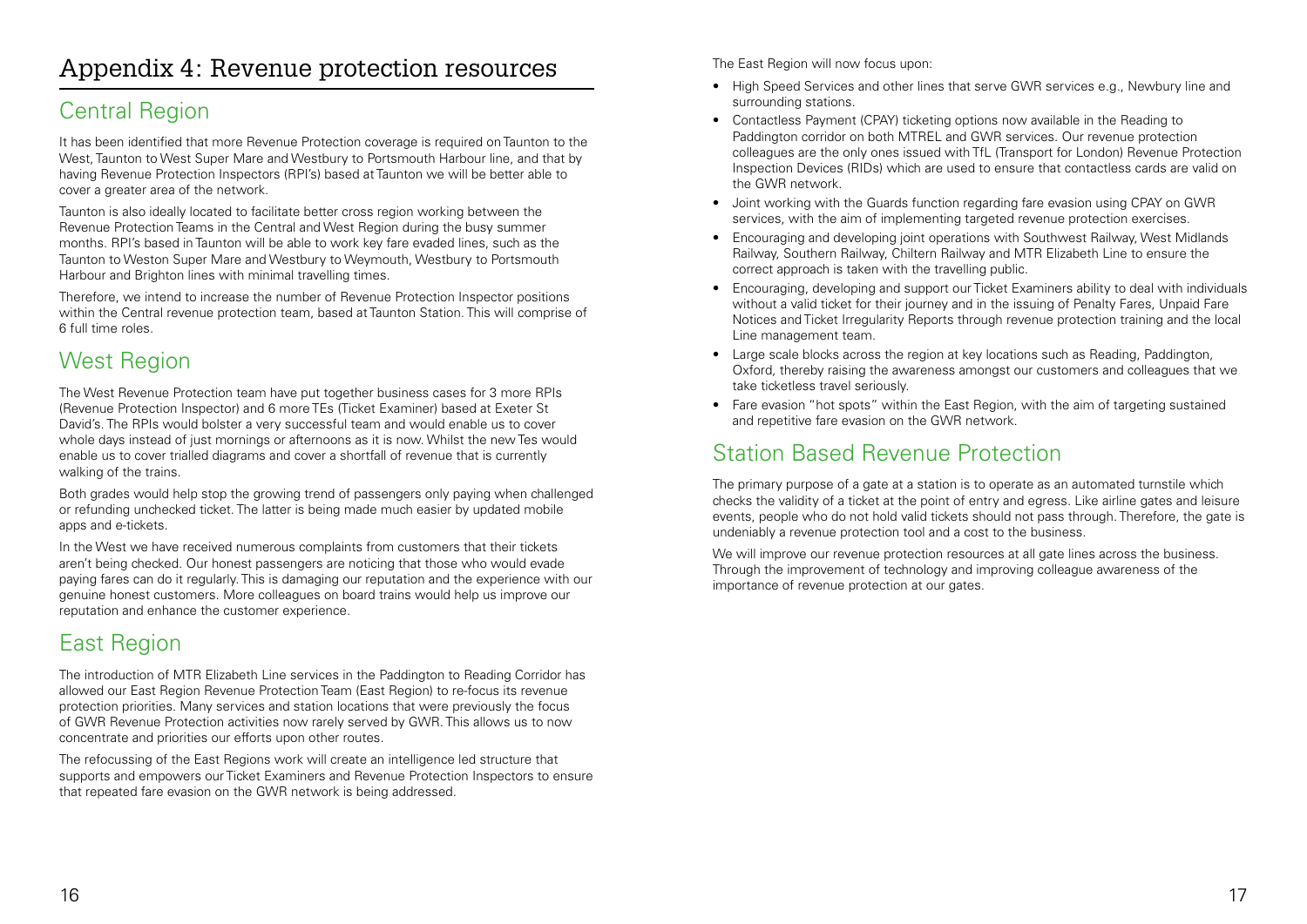### Appendix 5: Revenue protection organisational structure